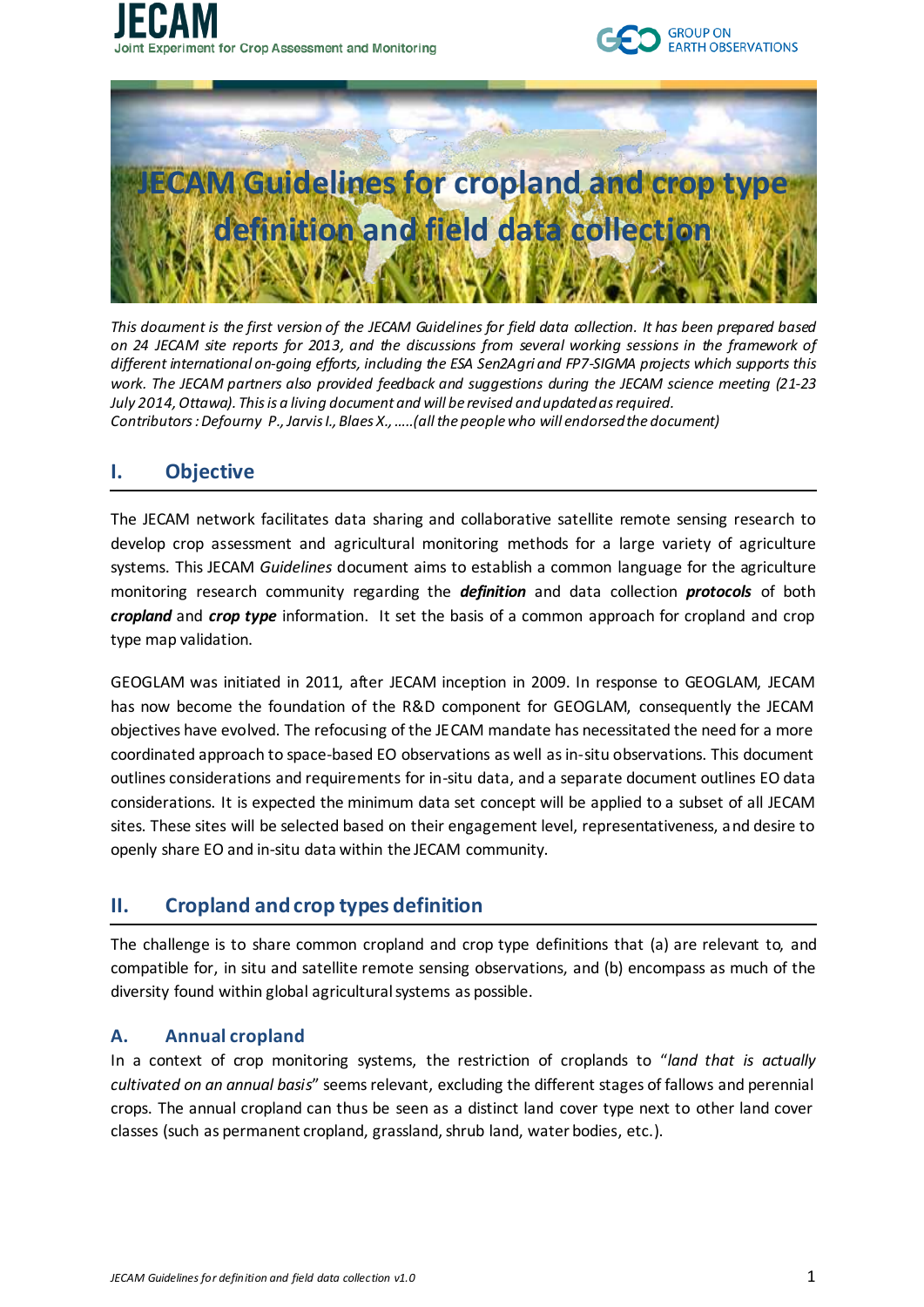

The general definition of annual cropland (including area affected by crop failure) could be as follows:

The **annual cropland** is a piece of arable land that is sowed or planted at least once within a 12 months period.

FAO has also started to develop an overall framework defining the cropland according to the LCML ISO standards to further document it (cf. preliminary overview in Annex I).

#### <span id="page-1-0"></span>**B. Annual cropland class from remote sensing perspective (legend definition)**

In the context of global mapping, the identification and the validation of the cropland class is limited by the resolutions of the remote sensing imagery. A specific definition is then proposed:

The **annual cropland from a remote sensing perspective** is a piece of land of minimum 0.25 ha (min. width of 30 m) that is sowed/planted and harvestable at least once within the 12 months after the sowing/planting date. The annual cropland produces an herbaceous cover and is sometimes combined with some tree or woody vegetation\* .\*\*

\*the herbaceous vegetation expressed as fcover (fraction of soil background covered by the living vegetation) is expected to reach at least 30 % while the tree or woody (height >2m) cover should typically not exceed a fcover of 20%. \*\*There are 3 known exceptions to this definition. The first concerns the sugarcane plantation and cassava crop which are included in the cropland class although they have a longer vegetation cycle and are not yearly planted. Second, taken individually, small plots such as legumes do not meet the minimum size criteria of the cropland definition. However, when considered as a continuous heterogeneous field, they should be included in the cropland. The third case is the greenhouse crops that cannot be monitored by remote sensing and are thus excluded from the definition.

An "annual cropland map or mask from remote sensing" can be updated on a seasonal or a yearly basis to take into account the extension/reduction of cultivated areas.

#### <span id="page-1-1"></span>**C. Crop types and land cover classes (legend definition)**

The proposed general legend gathers the global diversity of crop types and follows **a hierarchical grouping of crops to share common aggregation levels**. This grouping is adapted from the Indicative Crop Classification (ICC) developed by FAO in the frame of agricultural censuses<sup>1</sup>. As the considered crop types occur only within the annual cropland area (as defined in sectio[n II.B\)](#page-1-0), all the permanent crop type listed in ICC are not considered here. In the same way, all meadows and grasses are considered in separated land cover classes.

| <b>Land cover</b> |   | Crop group        |    | <b>Crop class</b>   |     | Sub-class                | <b>Cropping practices</b> |
|-------------------|---|-------------------|----|---------------------|-----|--------------------------|---------------------------|
| Annual            |   |                   |    |                     |     |                          |                           |
| cropland          | 1 | Cereals           | 11 | Wheat               | 111 | winter crop              | tillage vs no tillage     |
|                   |   |                   |    |                     | 112 | spring crop              | residues vs no residues   |
|                   |   |                   | 12 | Maize               |     |                          | grain vs fodder crop      |
|                   |   |                   | 13 | Rice                |     |                          | Irrigated vs rainfed      |
|                   |   |                   | 14 | Sorghum             |     |                          | pure vs mixed crops       |
|                   |   |                   | 15 | Barley              |     |                          | $\cdots$                  |
|                   |   |                   | 16 | Rye                 |     |                          |                           |
|                   |   |                   | 17 | Oats                |     |                          |                           |
|                   |   |                   | 18 | Millets             |     |                          |                           |
|                   |   |                   | 19 | Other cereals       | 191 | Mixed cereals            |                           |
|                   |   |                   |    |                     | 192 | Other                    |                           |
|                   |   | Vegetables<br>and |    | Leafy<br>stem<br>or |     |                          |                           |
|                   | 2 | melons            | 21 | vegetables          | 211 | Artichokes               |                           |
|                   |   |                   |    |                     | 212 | Asparagus                |                           |
|                   |   |                   |    |                     | 213 | Cabbages                 |                           |
|                   |   |                   |    |                     | 214 | <b>Cauliflowers</b><br>& |                           |

<sup>&</sup>lt;sup>1</sup>FAO Statistical Development Series, A system of integrated agricultural censuses and surveys, World Programme for the Census of Agricuture, 2010, ISBN 92-5-105375-8, http://www.fao.org/docrep/009/a0135e/A0135E00.htm#TOC

1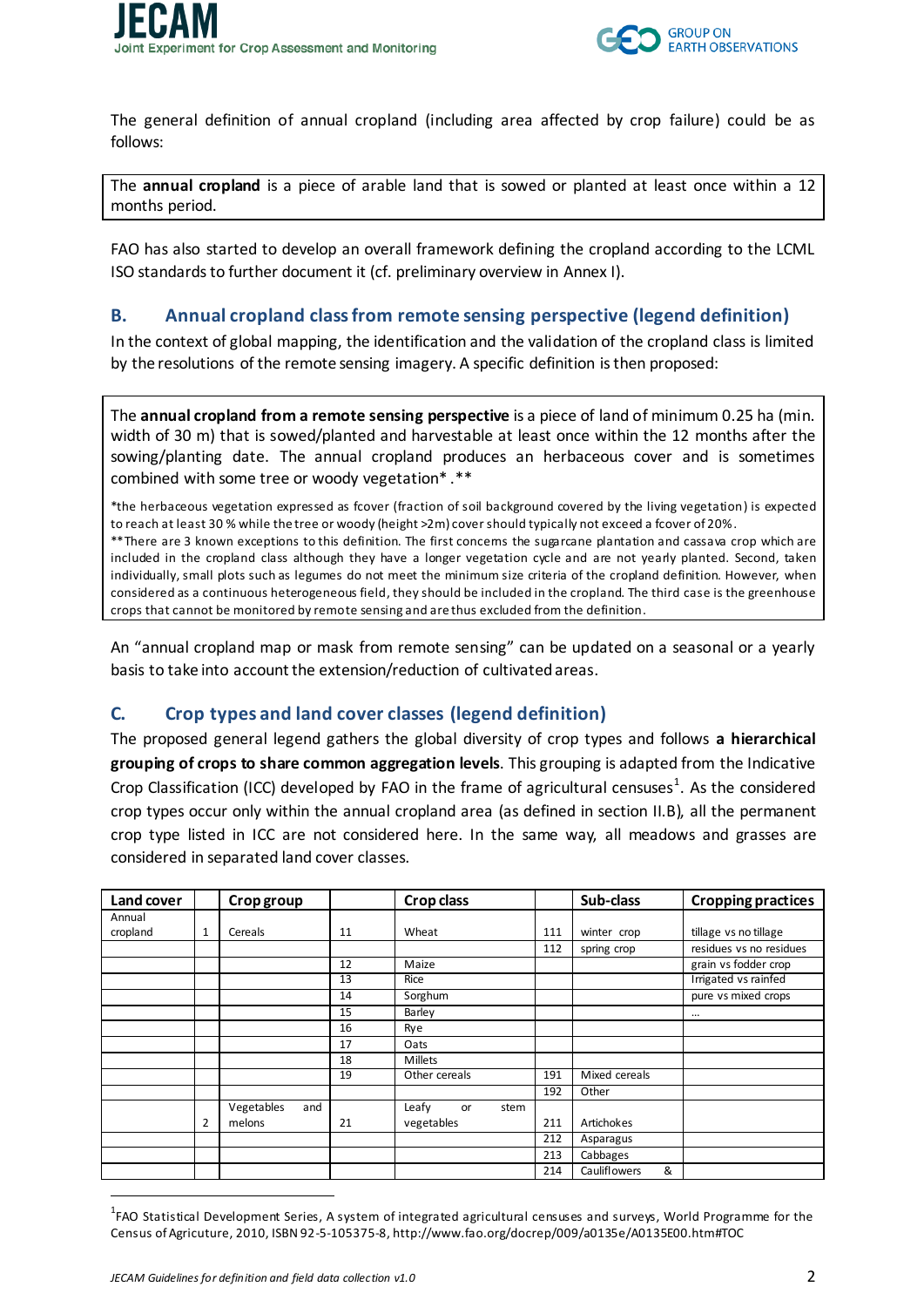



|   |                   |                 |                          |                | broccoli                |  |
|---|-------------------|-----------------|--------------------------|----------------|-------------------------|--|
|   |                   |                 |                          | 215            | Lettuce                 |  |
|   |                   |                 |                          | 216            | Spinach                 |  |
|   |                   |                 |                          | 217            | Chicory                 |  |
|   |                   |                 |                          | 219            | Other                   |  |
|   |                   | $\overline{22}$ | Fruit-bearing vegetables | 221            | Cucumbers               |  |
|   |                   |                 |                          |                | Eggplants               |  |
|   |                   |                 |                          | 222            | (aubergines)            |  |
|   |                   |                 |                          | 223            | Tomatoes                |  |
|   |                   |                 |                          | 224            | Watermelons             |  |
|   |                   |                 |                          |                | Cantaloupes and         |  |
|   |                   |                 |                          | 225            | other melons            |  |
|   |                   |                 |                          |                | Pumpkin, squash         |  |
|   |                   |                 |                          | 226            | and gourds              |  |
|   |                   |                 |                          | 229            | Other                   |  |
|   |                   |                 | Root, bulb, or tube rous |                |                         |  |
|   |                   | 23              | vegetables               | 231            | Carrots                 |  |
|   |                   |                 |                          | 232            | Turnips                 |  |
|   |                   |                 |                          | 233            | Garlic                  |  |
|   |                   |                 |                          |                | <b>Onions</b><br>(incl. |  |
|   |                   |                 |                          | 234            | shallots)               |  |
|   |                   |                 |                          |                | Leeks &<br>other        |  |
|   |                   |                 |                          |                | alliaceous              |  |
|   |                   |                 |                          | 235            | vegetables              |  |
|   |                   |                 |                          | 239            | Other                   |  |
|   |                   | 24              | Mushrooms and truffles   |                |                         |  |
|   |                   | 29              | Other                    |                |                         |  |
| 4 | Oilseed crops     | 41              | Soya beans               |                |                         |  |
|   |                   | 42              | Groundnuts               |                |                         |  |
|   |                   | 43              | Other                    | 431            | Castor bean             |  |
|   |                   |                 |                          | 432            | Linseed                 |  |
|   |                   |                 |                          | 433            | Mustard                 |  |
|   |                   |                 |                          | 434            | Niger seed              |  |
|   |                   |                 |                          | 435            | Rapeseed                |  |
|   |                   |                 |                          |                | Safflower               |  |
|   |                   |                 |                          | 436            |                         |  |
|   |                   |                 |                          | 437            | Sesame                  |  |
|   |                   |                 |                          | 438            | Sunflower               |  |
|   |                   |                 |                          | 439            | Other                   |  |
|   | Root/tuber crops  |                 |                          |                |                         |  |
|   | with high starch  |                 |                          |                |                         |  |
| 5 | or inulin content | 51              | Potatoes                 |                |                         |  |
|   |                   | 52              | Sweet potatoes           |                |                         |  |
|   |                   | 53              | Cassava                  |                |                         |  |
|   |                   | 54              | Yams                     |                |                         |  |
|   |                   | 59              | Other                    |                |                         |  |
|   | Beverage<br>and   |                 |                          | 621            |                         |  |
| 6 | spice crops       | 62              | Spice crops              | $\mathbf{1}$   | Chilies & pepers        |  |
|   |                   |                 |                          | 621            | Anise, badian, and      |  |
|   |                   |                 |                          | $\overline{2}$ | fennel                  |  |
|   |                   |                 |                          | 621            |                         |  |
|   |                   |                 |                          | 9              | Other                   |  |
| 7 | Leguminous crops  | 71              | Beans                    |                |                         |  |
|   |                   | 72              | Broad beans              |                |                         |  |
|   |                   | 73              | Chick peas               |                |                         |  |
|   |                   | 74              | Cow peas                 |                |                         |  |
|   |                   | 75              | Lentils                  |                |                         |  |
|   |                   | 76              | Lupins                   |                |                         |  |
|   |                   | $77 \,$         | Peas                     |                |                         |  |
|   |                   | 78              | Pigeon peas              |                |                         |  |
|   |                   | 79              | Other                    |                |                         |  |
| 8 | Sugar crops       | 81              | Sugar beet               |                |                         |  |
|   |                   | 82              | Sugar cane               |                |                         |  |
|   |                   | 83              | Sweet sorghum            |                |                         |  |
|   |                   | 89              | Other                    |                |                         |  |
|   |                   |                 | Grasses<br>and<br>other  |                |                         |  |
| 9 | Other crops       | 91              | fodder crops             |                |                         |  |
|   |                   |                 |                          | 921            |                         |  |
|   |                   | 92              | Fibre crops              | $\mathbf{1}$   | Cotton                  |  |
|   |                   |                 |                          |                | Jute, kenaf, and        |  |
|   |                   |                 |                          | 921            | other<br>similar        |  |
|   |                   |                 |                          | $\overline{2}$ | crops                   |  |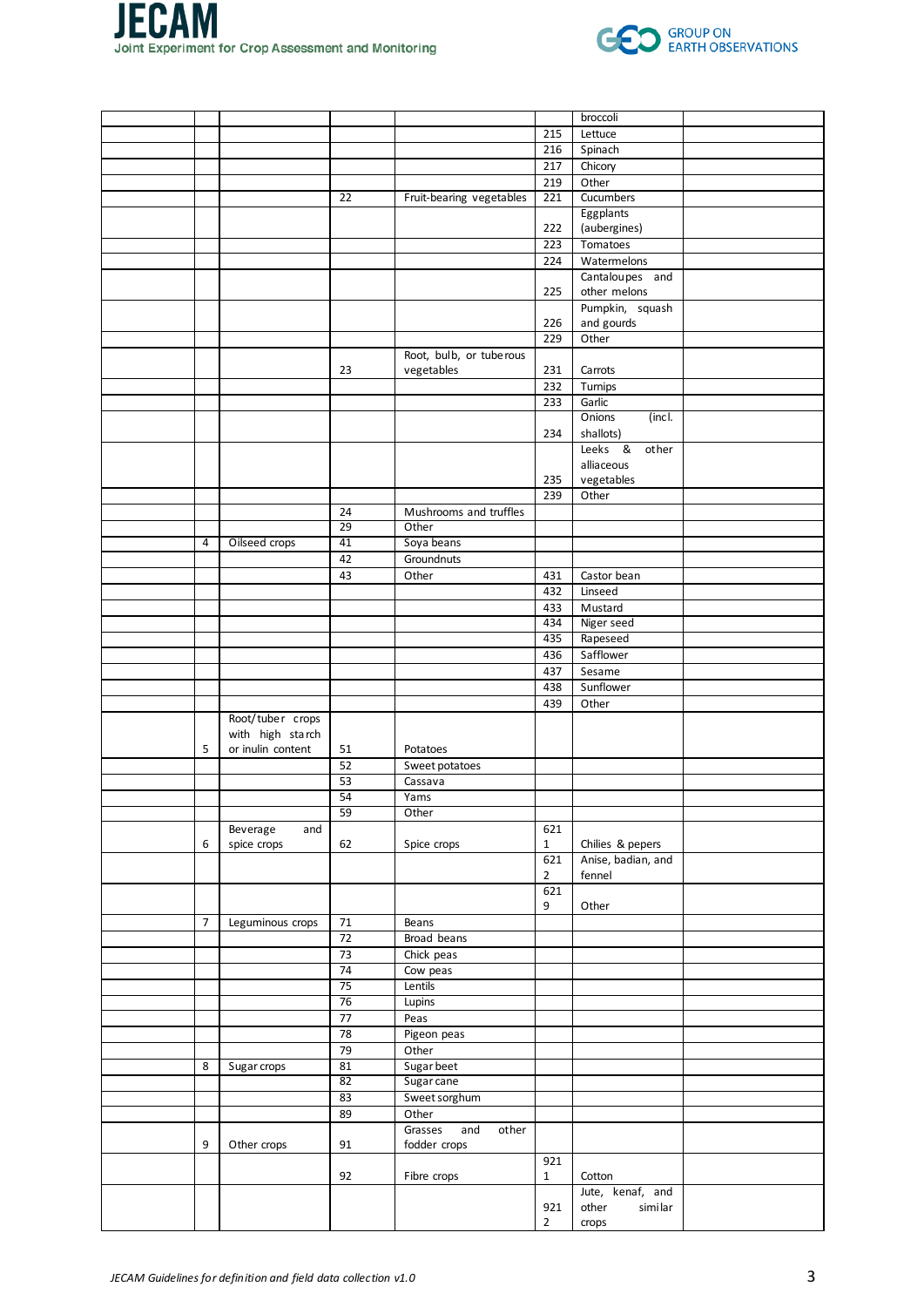



|                |  |    |                            |     | Flax, hemp, and  |  |
|----------------|--|----|----------------------------|-----|------------------|--|
|                |  |    |                            | 921 | similar<br>other |  |
|                |  |    |                            | 3   | products         |  |
|                |  |    |                            | 921 |                  |  |
|                |  |    |                            | 9   | Other            |  |
|                |  |    | Medicinal,<br>aromatic,    |     |                  |  |
|                |  |    | pestici dal,<br>or similar |     |                  |  |
|                |  | 93 | crops                      |     |                  |  |
|                |  | 95 | Flower crops               |     |                  |  |
|                |  | 99 | Other                      |     |                  |  |
| Perennial      |  |    |                            |     |                  |  |
| crops          |  |    |                            |     |                  |  |
| Grassland<br>ଝ |  |    |                            |     |                  |  |
| meadows        |  |    |                            |     |                  |  |
| Fallows        |  |    |                            |     |                  |  |
| Shrub land     |  |    |                            |     |                  |  |
| Forest         |  |    |                            |     |                  |  |
| Bare soil      |  |    |                            |     |                  |  |
| Build-up       |  |    |                            |     |                  |  |
| surface        |  |    |                            |     |                  |  |
| Water bodies   |  |    |                            |     |                  |  |

This comprehensive legend aims to provide a common framework to translate a site-specific legend to a compatible one across sites using the same hierarchical levels.

An annual cropland area or any other crop type parcel can be labelled as irrigated when irrigation infrastructure is visible on the ground. This is a restrictive definition of irrigation practices but it will allow a consistent definition to be used across regions and seasons.

# **III. Field data collection for cropland and crop type**

#### **A. Objective**

The quality of field observations is very important since they serve as independent reference data to assess remote sensing products (validation<sup>2</sup> of cropland and crop type maps). Other field observations can also be used for *calibration*/training purposes. The objective is thus to capture the diversity of crop types and land cover classes (as defined in the section [II.C](#page-1-1)) observed in the JECAM site and collect a sufficient number of samples for each class. The number of observations and the sampling design define the quality of the accuracy estimate. Random sampling is theoretically most suitable to provide independent information and avoid spatial bias due to the location of field observations. Similarly, sampling design based on clusters of samples aligned on a systematic grid with a random start guarantees the selection of a representative and spatially well distributed sample. These statistically-sound sampling plans can't always be implemented on the ground but are most suitable when reference data can be collected by visual interpretation of very high resolution imagery.

Beyond simple validation based on target of opportunity, a more systematic approachfor ground truth is proposed here to serve as minimum common protocol to collect reference in situ observation. Due to the diversity of the JECAM sites, the proposed sampling strategy has to be adapted according to the site conditions and expectations are that it will be implemented on a best effort basis.

#### **B. Field observation for validation data set**

The *crop type* must be identified by field observation during the corresponding growing season for each sampled parcel, field or piece of land larger than 0.25 ha with a minimum width of 30 m. This information can be collected using different tools, such as an application developed for a tablet/smartphone showing the position of the operator on a recent very high resolution image (for

1

 $2$  see Annex II – CEOS WGCV land product validation hierarchy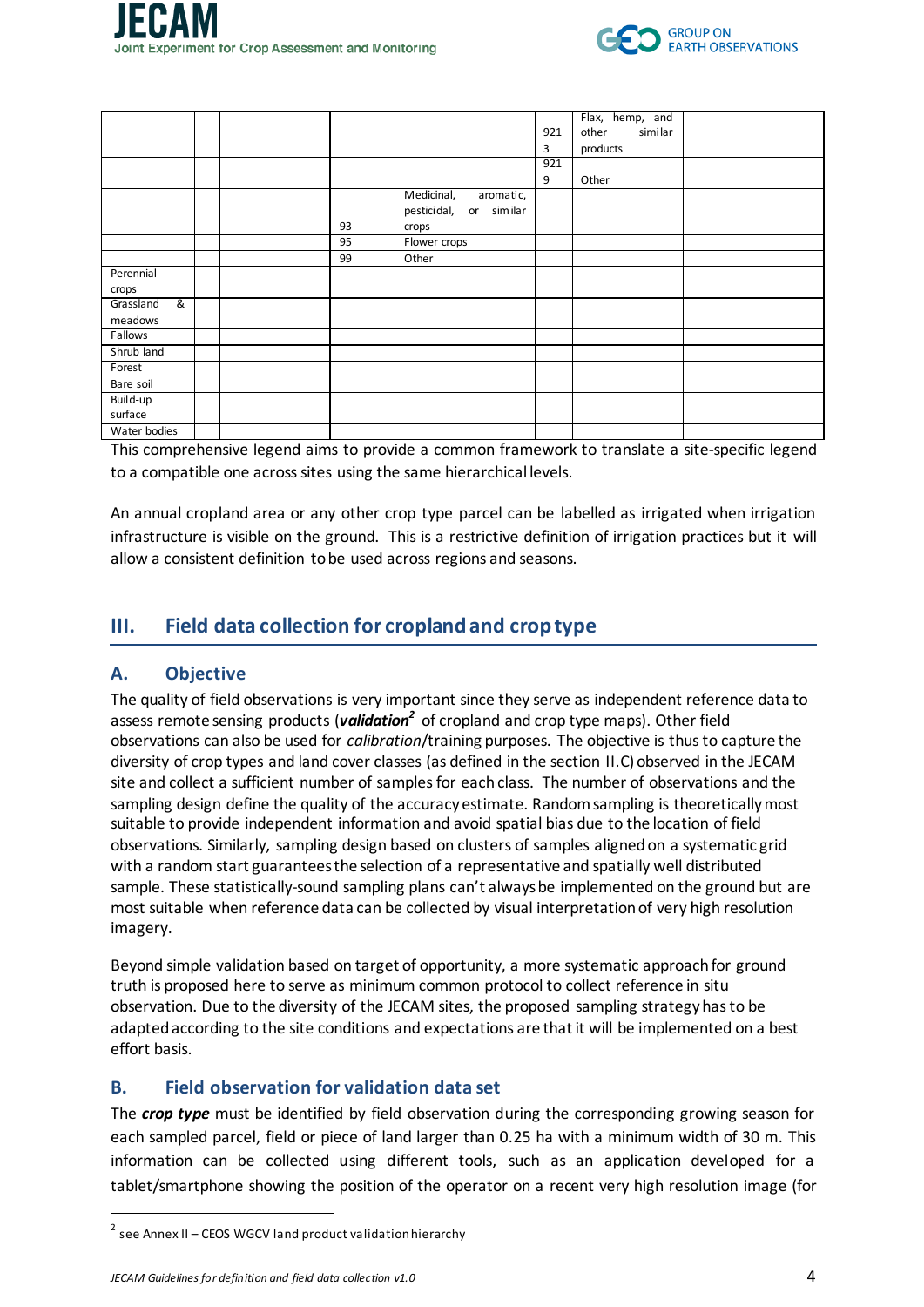



instance, from Bing or Google maps) and the direction of operator movement. Based on ground inspection, the operator adds points (or polygons) to the map by clicking on the screen and defining the corresponding crop types. Several applications have been tested and are described in a separate JECAM document (In-Situ Field Tools).

Collecting crop type points only partly supports cropland validation. It is also



important to add a significant set of "non-cropland" points (i.e. other *land cover* classes) to complement the validation data set obtained through field observation.

The proposed sampling strategy consists in "windshield survey" along the roads from motorized vehicle. This approach allows a data collector to easily and rapidly capture the entire crop diversity from all visible fields (set 1 as illustrated in the figure). The main principle of this approach is to identify long transects across the JECAM site by selecting a set of appropriate roads. It is however recommended that this sampling strategy be complemented by regular additional transect (set 2) using secondary roads and tracks to reduce the spatial bias brought about by roadside sampling. Several transects running in various directions (NS and EW) ensure the whole coverage of the area of interest while secondary road sampling complements the validation set with less biased data. This secondary sampling has to be regularly spread over the entire site.

As a rule of thumb, the target sampling density for a cropland map of a typical JECAM site<sup>3</sup> could be around 1 observation/5 sq. km. For the main crop types<sup>4</sup> of a typical JECAM site, the sampling density could range from 1 observation/sq. km of annual cropland to 1 observation/10 sq. km for very simple agricultural landscape. If parcel boundaries are available in a vector format ex ante, the windshield survey can proceed by polygon labeling and a sampling density of 1 observation per sq. km can provide a sampling rate of 1 % of the JECAM site area. . .

## **C. Complementary data collection for cropland information**

Land cover information can be also collected by experts through photo-interpretation using updated very high resolution imagery and associated NDVI profile in a web interface. Experts have the ability to label randomly drawn objects (see yellow boundaries in the figure, next page) based on (1) VHR images and (2) NDVI temporal profiles (10 years mean, previous year, and current year) computed from medium resolution images. Such an interface is already operational as illustrated below and will be made available on request for the different JECAM sites.

1

 $3$  According to GMFS experience, much larger area of interest (>50 000 sq. km) can be covered by a stratified sampling with a density of 1 observation/150 sq. km.

 $^4$ The main crop type(s) can be defined either by the JECAM site managers or by the different crop typesthat correspond separately to at least 10 % of the annual cropland and cover together about 75% of the annual cropland surface.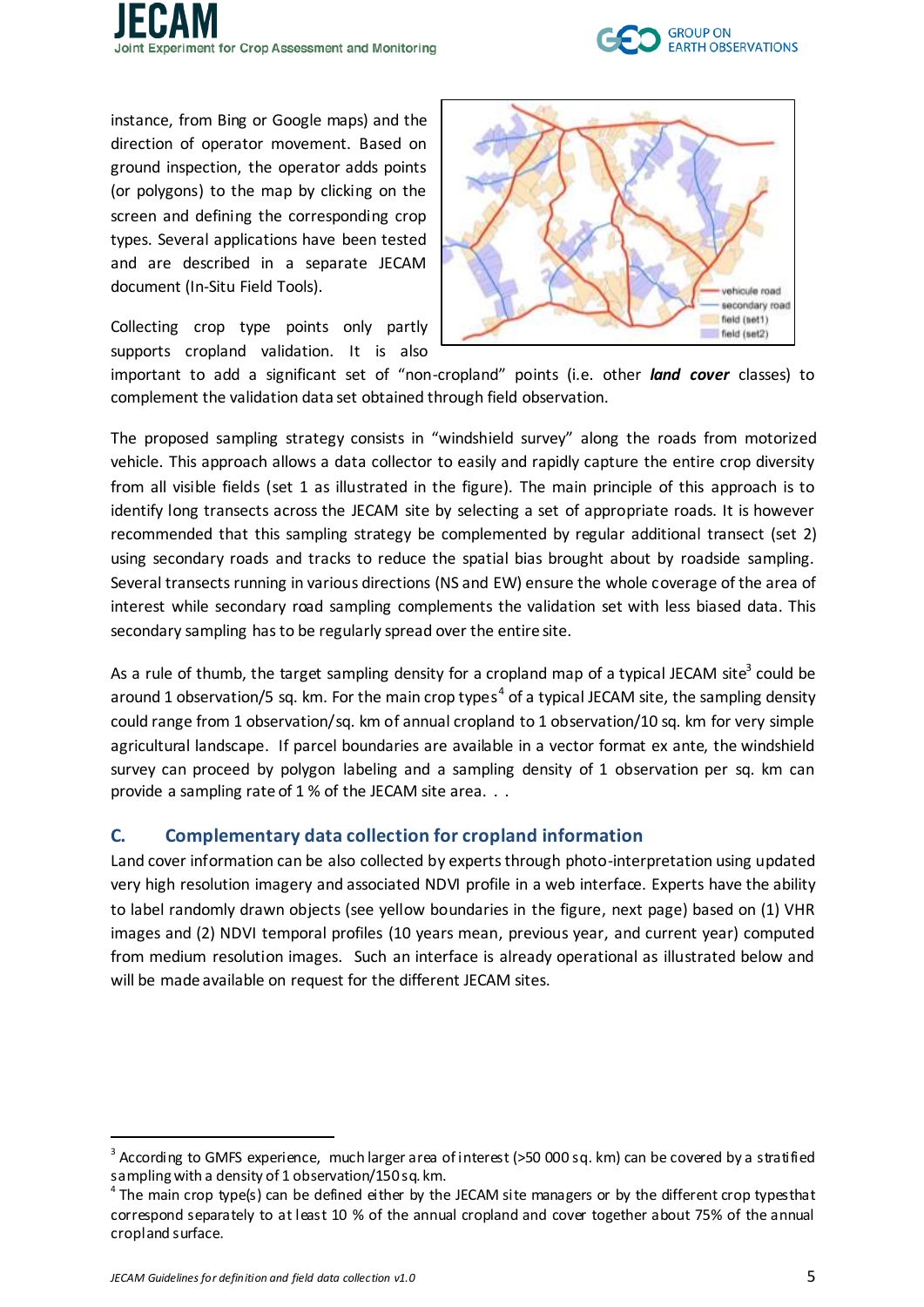



The legend is language independent and use color code and symbology.

| Symbology      | Label                                           |
|----------------|-------------------------------------------------|
|                | Annual cropland                                 |
|                | Permanent cropland                              |
| ${\mathsf G}$  | Grassland (including meadows)                   |
| 业              | Shrub land                                      |
|                | Build-up surface (sealed surface)               |
| ∰              | Water bodies                                    |
|                | Forest                                          |
| ×              | Bare soil                                       |
| $\overline{?}$ | "Data unclear" if the interpreter cannot decide |
|                | Fallow land                                     |
|                | Other land cover                                |

In order to assess the quality of visual interpretation, two to three operators should label samples in order to cross check the quality and quantify the consistency of the photointerpretation results.

|            |       | independent sample sets     |       | cross-validated sample sets                                                                                     |        |       |
|------------|-------|-----------------------------|-------|-----------------------------------------------------------------------------------------------------------------|--------|-------|
|            | set 1 | set 2                       | set 3 | set 4                                                                                                           | set 5  | set 6 |
| operator A |       |                             |       |                                                                                                                 |        |       |
| operator B |       |                             |       |                                                                                                                 |        |       |
| operator C | . .   | $\sim$ $\sim$ $\sim$ $\sim$ |       | the contract of the contract of the contract of the contract of the contract of the contract of the contract of | $\sim$ |       |

*Protocol example for quality control of expert interpretation to build reference dataset.*